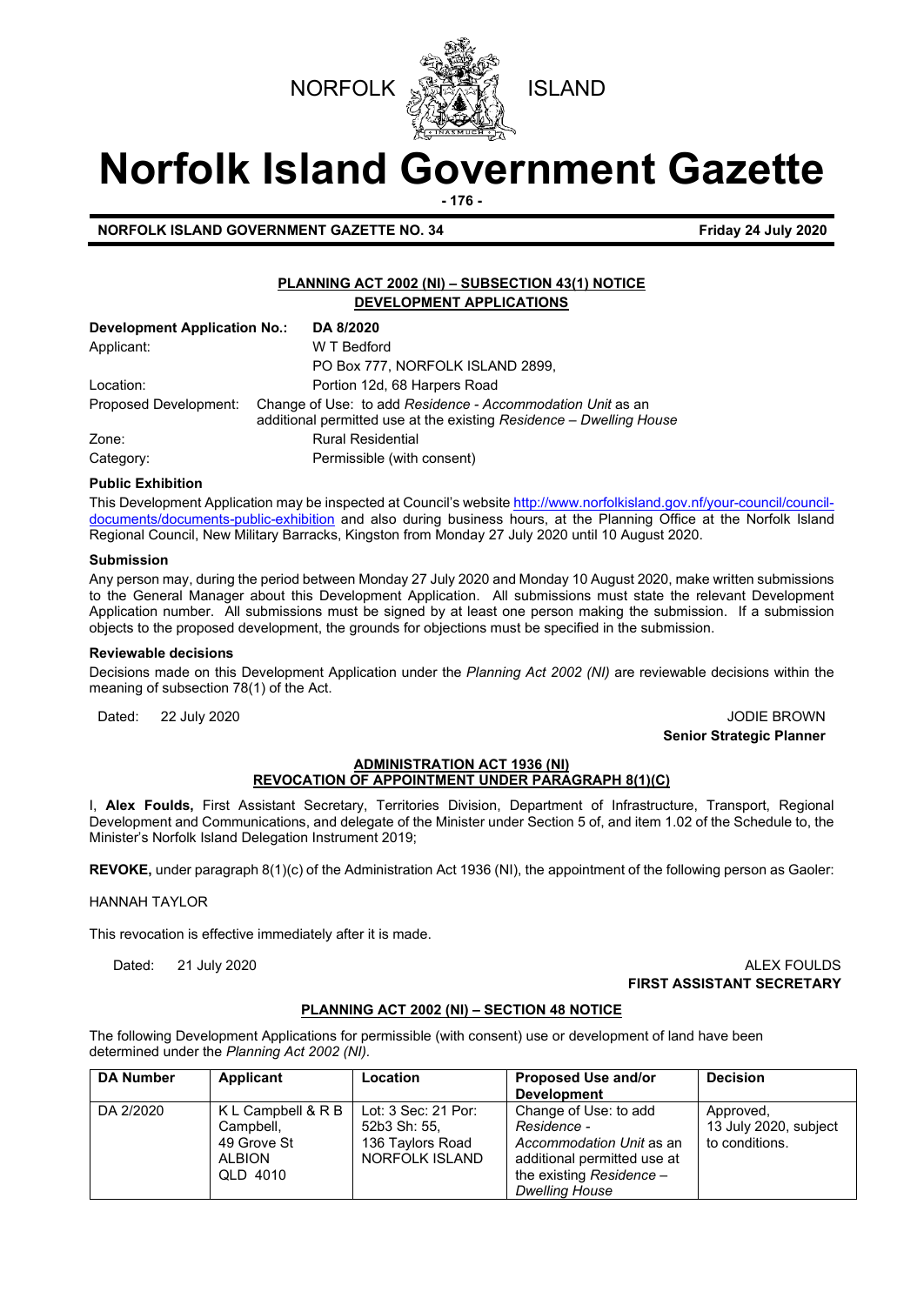| DA 3/2020    | J E Walden,<br>PO Box 109<br>NORFOLK ISLAND                               | Lot: 97 Sec: 18 Por:<br>90E1 Sh: 46,<br>Beefsteak Road<br>NORFOLK ISLAND    | Change of Use: to add<br>Residence -<br>Accommodation Unit as an<br>additional permitted use of<br>the existing Residence -<br>Dwelling House and one<br><b>Flush Wall Advertising</b><br>Structure | Approved,<br>9 July 2020, subject to<br>conditions. |
|--------------|---------------------------------------------------------------------------|-----------------------------------------------------------------------------|-----------------------------------------------------------------------------------------------------------------------------------------------------------------------------------------------------|-----------------------------------------------------|
| DA.BA 4/2020 | Norfolk Island<br>Regional Council,<br><b>PO Box 95</b><br>NORFOLK ISLAND | Lot: 1 Sec: 19 Por: 92<br>Sh: 50, New Farm<br>Road NORFOLK<br><b>ISLAND</b> | Park: Construction of<br><b>Composting Toilet Block</b>                                                                                                                                             | Approved,<br>8 July 2020 subject to<br>conditions.  |

#### **Public Inspection**

The Notices of Decision and accompanying documents may be inspected, free of charge, during business hours at the Planning Office of the Norfolk Island Regional Council, New Military Barracks, Kingston.

#### **Reviewable Decisions**

Decisions made in relation to development applications are reviewable decisions within the meaning of subsection 78(1) of the *Planning Act 2002 (NI).* The applicant or any person who made a written public submission about the development application has the right to apply to the Administrative Review Tribunal or the Administrative Appeals Tribunal for review of a decision on a development application. An application for a review must be lodged within 28 days of the date the decision was given.

Dated: 15 July 2020 **Dated: 15 July 2020 SENIOR PLANNING OFFICER**

#### **DISASTER AND EMERGENCY MANAGEMENT ACT 2001 (NI)**

## **DECLARATION OF STATE OF DISASTER OR EMERGENCY (RECOVERY OPERATIONS)**

#### **COVID-19 DIRECTIONS RECOVERY OPERATIONS (NO.1) 2020**

I, **George Ivor Andrew Plant**, Emergency Management Norfolk Island Controller:

- 1) under section 11(2)(g) of the *Disaster and Emergency Management Act 2001* (NI) am of the opinion that it is necessary to make directions in respect of recovery from the State of Emergency in respect of COVID-19 relating to the movement of persons within the disaster or emergency area as set out in the Schedule; and
- 2) under section 11(2)(h) of the *Disaster and Emergency Management Act 2001* (NI) am of the opinion that it is necessary to make directions in respect of recovery from the State of Emergency in respect of COVID-19 relating to the removal of persons within the disaster or emergency area who obstructs or threatens to obstruct recovery operations as set out in the Schedule; and
- 3) under section 11(2)(i) of the *Disaster and Emergency Management Act 2001* (NI) am of the opinion that it is necessary to make directions in respect of recovery from the State of Emergency in respect of COVID-19 relating to giving directions to persons whose responsibilities require him or her to engage in recovery operations.

#### **SCHEDULE**

#### **Direction 1 (2020) – Adjustment of COVID 19 measures – to commence 23:59 on 30th June 2020**

- 1. These Directions take effect at 23.59 on 10<sup>th</sup> July, 2020 and remain in force while the State of Disaster or Emergency (Recovery Operations) is in force.
- 2. In these Directions:

*Persons* includes people residing on Norfolk Island, visiting Norfolk Island for holiday or work purposes

*COVID-19 hotspot* means a particular area of Australia decided by the Chief Health Officer and published on the Queensland Health website.

*Incident Controller* means the person appointed under the State of Emergency in accordance with the NORDISPLAN.

- 3. Persons will be permitted\* to travel to Norfolk Island without the need to quarantine provided they:
	- a. do not have COVID-19.
	- b. have not been in contact within anyone in the prior 14 days with COVID-19;
	- c. have been granted a Norfolk Island Entry Pass\*
	- \*Any person travelling to Norfolk Island may be denied entry without a Norfolk Island Entry Pass
- 4. A person whilst on Norfolk Island must comply with physical distancing principles as published from time to time on [\(http://www.norfolkisland.gov.nf/norfolk-islands-covid-19-advice\)](http://www.norfolkisland.gov.nf/norfolk-islands-covid-19-advice).
- 5. A person whilst on Norfolk Island must follow any directions in relation to COVID-19 from staff of the *Norfolk Island Hospital and Residential Aged Care (NIHRACS).*
- 6. A person or business on Norfolk Island must follow any advice or operational direction provided by the Incident Controller or authorised officer of the *Norfolk Island Police Force (NIPF)*in relation to COVID-19.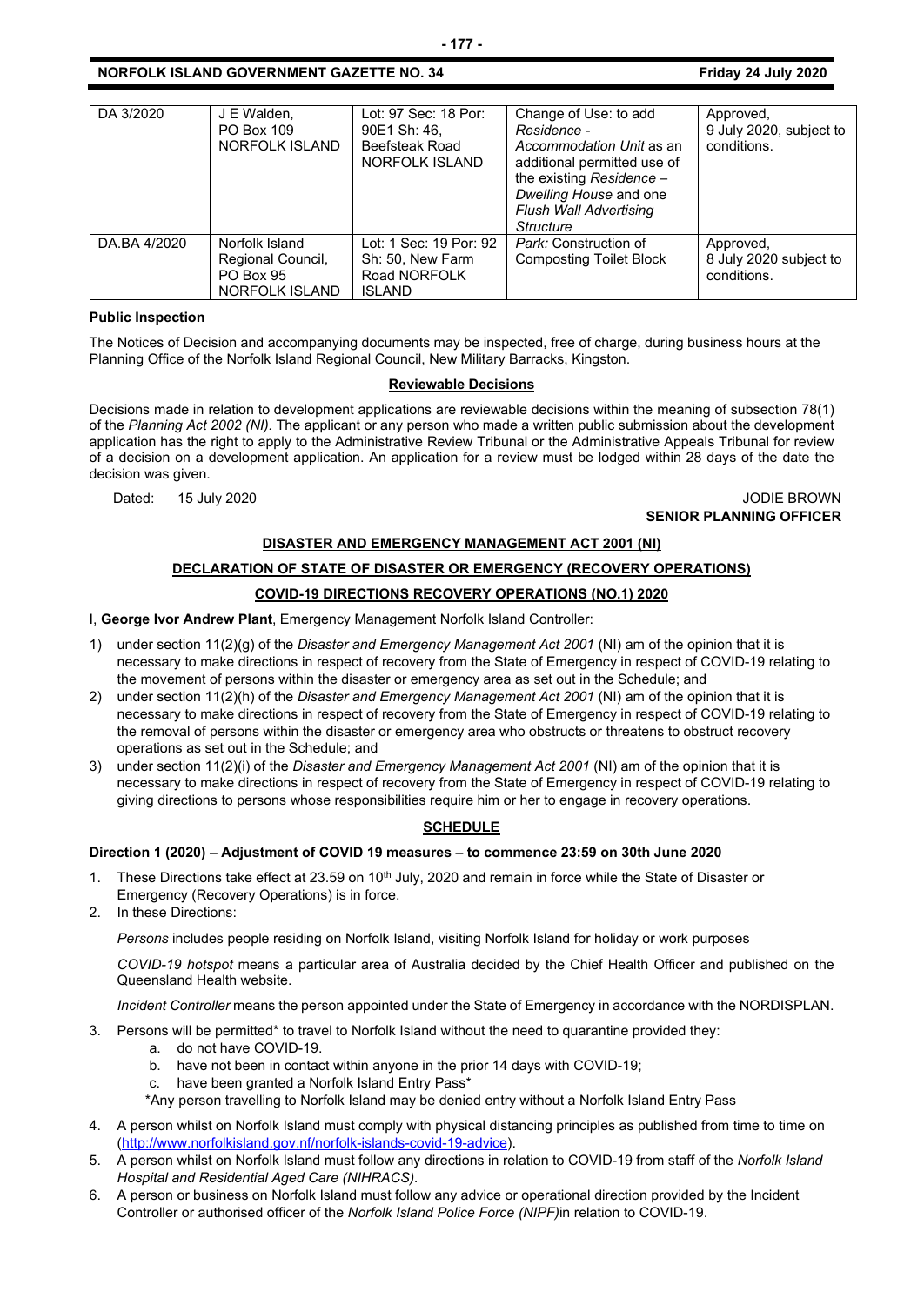7. A person or business involving close contact with persons is required to keep a daily customer register. A business will be required to retain the records for a period of three months. The register must be produced upon request by the Incident Controller.

*\* Please Note \** 

- *Online applications required by all travellers prior to travel (within 72 hours of travel).*
- *While the State of Emergency is in place verification of where travellers are from will be required*
- *Travel to mainland states and territories is a matter for residents to seek approval from State and Territory Government authorities.*

Dated: 8 July 2020 GEORGE PLANT **EMNI CONTROLLER**

# **DISASTER AND EMERGENCY MANAGEMENT ACT 2001 (NI)**

#### **EXTENSION OF DECLARATION OF STATE OF EMERGENCY**

I **Eric Hutchinson,** Administrator of Norfolk Island and delegate of the Minister under Section 5 of, and item 1.27 of the Schedule to, the *Minister's Norfolk Island Delegation Instrument 2019*:

**PURSUANT** to Section 9 of the *Disaster and Emergency Management Act 2001* (NI) [the Act] and acting on the advice of the Controller;

**EXTEND** the declaration of emergency made under section 9 of the Act at 16:15 Hrs on Monday 26 March 2020, for the whole of the Territory of Norfolk Island, until 16:15 hr on Thursday 31 December 2020 for recovery operations.

Dated: 22 June 2020<br>Dated: 22 June 2020 **ADMINISTRATOR**

#### **PART-TIME TERM CONTRACT POSITION VACANT**

Emergency Management Norfolk Island (EMNI) in collaboration with Council is seeking applications from enthusiastic, suitable persons to join the EMNI team. The relevant Position Description listing the full set of key accountabilities and competencies are available from our website - <http://www.norfolkisland.gov.nf/your-council/working-council>

#### **Job Number: NIRC2020-21-01 – New position – 3 months with possible potential for extension**

#### **Media and Public Information Officer -** \$32.39 per hour

The role involves preparation of media content as requested by EMT and IMT. It is also important for the Media and PI Area to be continually thinking of how best to assist in relation to media and public information. This may be seeking information from other Operational or FSC Areas for information and drafting media for the IC's consideration.

It involves the distribution of approved media through appropriate channels, including upload to NIRC website and social media platforms.

#### **Enquiry Contact Officer – Bruce Taylor - phone +6723 22001 or emai[l bruce.taylor@nirc.gov.nf](mailto:bruce.taylor@nirc.gov.nf)**

General enquiries may be made to Human Resources Office, [hr@nirc.gov.nf](mailto:hr@nirc.gov.nf) or phone Thomas Andresen on + 6723 22001, Ext.5 or Ext.115.

10% superannuation, employer contributions only made if monthly wages exceed \$450 (before tax).

Appointments will be made on merit in compliance with the principles of Equal Employment Opportunity (EEO). If you are interested in the advertised position you will need to send a written application addressing the competencies and qualifications contained in the Position Description. Applications must also include a resumé/curriculum vitae and two recent work-related referees. Please note that if you do not fully address the competencies and qualifications criteria you may be excluded from being shortlisted for further progression in the recruitment process. Applications are to be lodged by **email** to [hr@nirc.gov.nf](mailto:hr@nirc.gov.nf) **no later than 9:00am, Monday, 27 July 2020.** 

#### Dated: 9 July 2020 **BRUCE TAYLOR ACTING GENERAL MANAGER**

#### **EXPRESSIONS OF INTEREST – MOBILE CAFÉ BAR FACILITY AT NORFOLK ISLAND AIRPORT (19/20)**

Council is seeking expressions of interest from businesses on Norfolk Island to provide a mobile café facility or similar at Norfolk Island Airport Passenger Terminal.

It's envisaged that the café facility would be potentially mobile and retail a variety of typical café related products (e.g. tea, coffee, water and snacks) to all airport clientele during commercial flight arrivals and departures.

In detailing their expression of interest the business operator would need to outline;

- the mobile facility envisaged e.g. trailer, van, bus etc.
- the intended product offering
- their ability to provide adequate staffing levels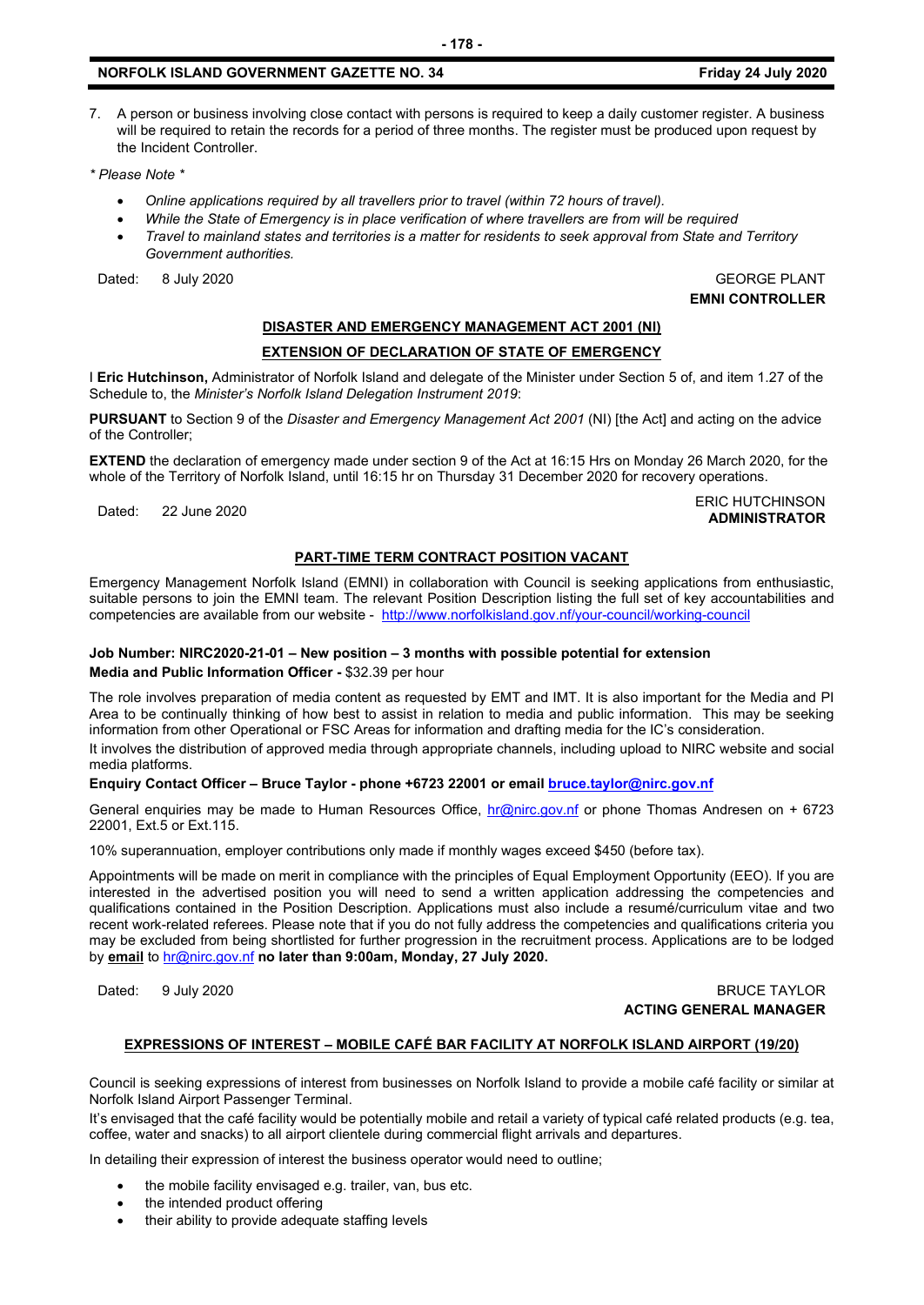- their intended opening hours
- typically the setup timeframe required to have the café facility fully operational
- what they can add to every departing visitors final customer experience on Norfolk Island

Applications should also address the following criteria:

- Registered Business Name, ABN and Registered Business Address
- current insurance policies including (but not limited to) public liability
- a disclosure of any current or foreseeable conflicts of interest

Your expression of interest (marked clearly with "EOI 19/20") can be:

| emailed to: | regionalcouncil@nirc.gov.nf    |
|-------------|--------------------------------|
| posted to:  | PO Box 95, Norfolk Island 2899 |

Applications close at 4:00pm (Norfolk Island time) on Monday 10 August 2020.

Further information can be obtained from Howard Martin, Manager Economic Development on telephone (+6723) 22001 ext. 122 or by emailin[g howard.martin@nirc.gov.nf](mailto:howard.martin@nirc.gov.nf).

#### Dated: 21 July 2020 HOWARD MARTIN **MANAGER ECONOMIC DEVELOPMENT**

#### **SURPLUS ITEMS TOREQUIREMENT EXPRESSION OF INTEREST – 18/20**

#### **APPLICATION FORM**

| APPLICANT DETAILS |                              |  |                      |
|-------------------|------------------------------|--|----------------------|
| Name:             |                              |  |                      |
|                   | Postal Address:              |  |                      |
|                   | Email Address:               |  |                      |
| Phone Number:     |                              |  |                      |
|                   | <b>DETAILS OF OFFER</b>      |  |                      |
| #                 | <b>DETAILS</b>               |  | <b>OFFERED PRICE</b> |
| $\mathbf 1$       | Toyota Lite Ace              |  |                      |
| $\overline{c}$    | Toyota Lite Ace van          |  |                      |
| $\mathsf 3$       | Saki Steel Drum Roller SC 15 |  |                      |
| 4                 | Ford 5000 Tractor            |  |                      |
| 5                 | Mitsubishi Pajero            |  |                      |
| 6                 | Toyota Hilux crew cab        |  |                      |
| $\overline{7}$    | <b>Holden Rodeo</b>          |  |                      |
| 8                 | Toyota Hilux Surf            |  |                      |
| 9                 | Mazda Bounty 1997            |  |                      |
| 10                | Toyota Hilux 1999            |  |                      |